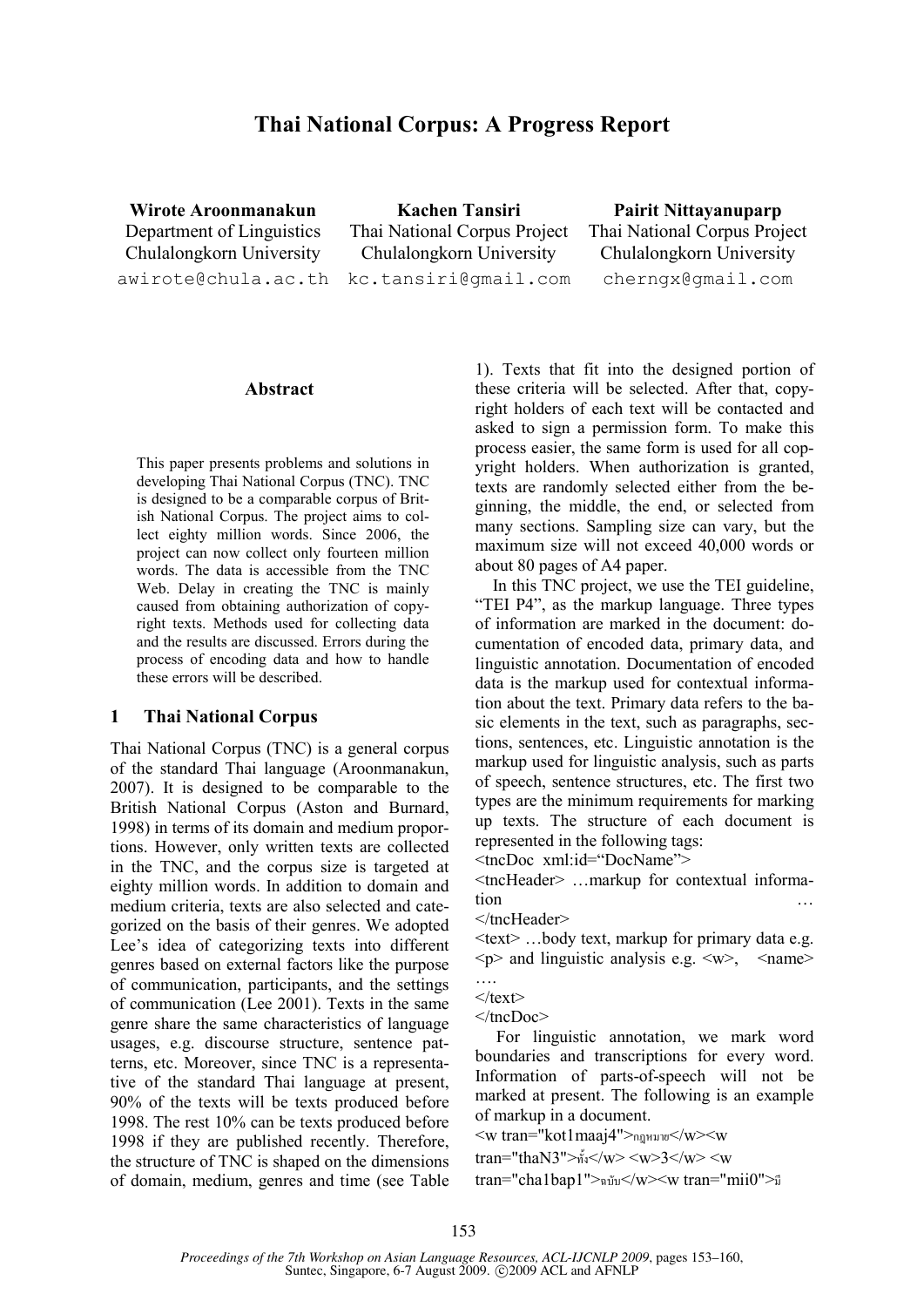$\langle w \rangle \langle w \rangle \langle w \rangle$  tran="lak3sa1na1">ลักษณะ $\langle w \rangle \langle w \rangle \langle w \rangle$ tran="mUUan4">เหมือน</w><w tran="kan0">กัน  $\langle w \rangle \langle w \rangle$  tran="juu1"> $\frac{1}{2}$ y> $\langle w \rangle \langle w \rangle$  tran="jaaN1"> อย่าง</w><w tran="nUN1">หนึ่ง</w>

We recognize that marking tags manually is a difficult and a time-consuming task, so for this project, two programs are used for tagging language data and contextual information. TNC Tagger is used for segmenting words and marking basic tags  $\langle w \rangle$  and  $\langle p \rangle$  in the text. Word segmentation and transcription program proposed in Aroonmanakun and Rivepiboon (2004) is used as a tagger. TNC Header is used for inputting contextual information and generating header tag for each text. Output from TNC Tagger will be combined with the header tag as an XML document.

## 2 Data collection

This section explains methods of data collection and the outcomes. First, we thought that texts could be collected easily from publishers. So, we first wrote a letter to three major publishers asking for collaboration. We thought that they would be able to provide us lot of texts in electronic formats. So, we asked them to give us a list of their publications and mark for us items that they have in electronic forms. It turned out that they did not even understand much about the corpus and the purpose of collecting texts. Thus, we did not receive positive responses as expected. Only one publisher was able to give us the list of their publications. The rest asked us to be more specific about the texts we want. The fault is ours because we did not make clear what texts that we want and how their rights on the texts will be protected. Thus, corresponding with the publishers did not go smoothly and quickly as it should be. We also learned that the publishers are not the owners of all the texts. It depends on the agreement signed between the authors and the publishers. Normally, the author is the copyright holder. Publishers may hold the copyright for a certain period agreed by both parties.

Later, before we wrote to a publisher asking for their helps, we searched and listed the title and the number of pages that we want from each text. Project details and samples of concordance output were enclosed to give them a better understanding of the project. And we only asked the publishers to collaborate by providing us the contact address of the copyright holder of each text. This time we received a positive response from many publishers. From twenty two publishers we contacted, only one publisher officially refused to collaborate for their own reasons. Fourteen publishers did not response. Seven of them sent us the information we requested. After we received the contact addresses from the publishers, we then wrote a letter directly to the author. A permission form in which selected publications are listed was attached in the letter. We asked them to sign a permission form and return it in the enclosed envelope. To make them feel easier to support us, we informed them that they may remove their works from the TNC anytime by writing a letter informing us to do so. We did not even ask for a copy of the book or the article. We will look for those texts and typing them in ourselves. By doing this, we did not put a burden on the copyright owners. In addition, we contacted the P.E.N International-Thailand Centre, which is the association of publishers, editors, and novelists in Thailand, asking for contact addresses of novelists. For academic writers, we searched for their contact addresses from university websites. Of those 780 authors we had contacted, 250 of them granted us the permission to use their texts. We suspected that the address list we received from the P.E.N International-Thailand Centre may be out-of-date because we received only 41 replies from 278 requests to novelists.

For texts that are not copyrighted in Thai, e.g. news reports, documents from governments, laws and orders etc., they are collected preferably from those that are available in the internet.

After texts were saved in electronic format and catalogued in the database, they were parsed by the TNC Tagger program. Texts will be word segmented and marked basic tags as described in the previous section. The process is not fully automatic. The program will ask a user to make a correction if any chunk of texts could not be parsed. This usually happened because there was a spelling error within that text chunk. After the text is parsed, contextual information of the text will be inserted by using the TNC Header program. With these two programs, texts are converted into an XML format that conforms to the TEI P4 standard. Some problems occurred during this process will be discuss in section 4.

#### 3 TNC web

It is now clear that collecting eighty million words is a long time process. At present, only fourteen million words are processed in the TNC. Nevertheless, it is a good idea to make the corpus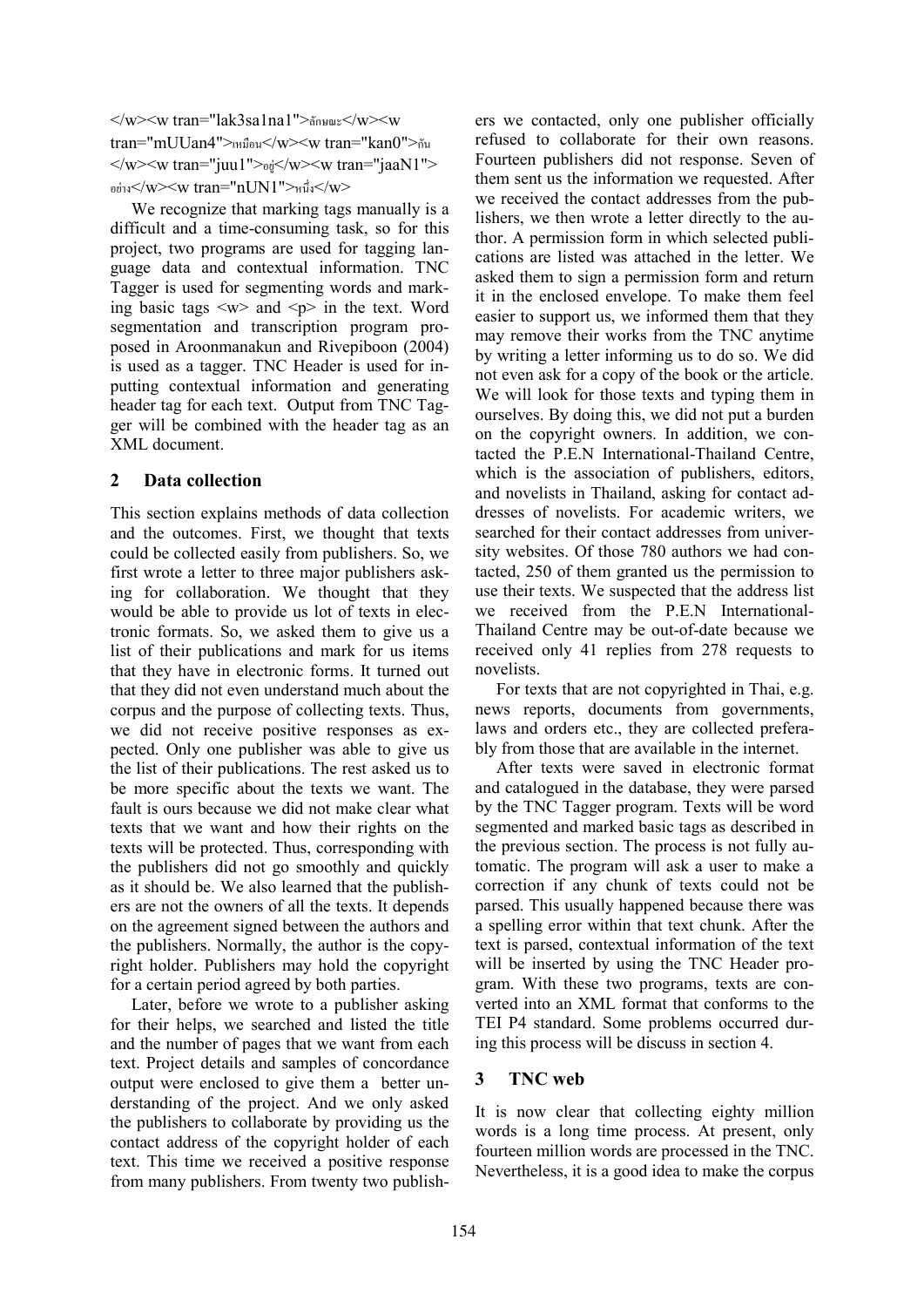accessible to the public. So, we had been developing a web interface to search the TNC, or the TNC web<sup>1</sup>.

TNC web is a web interface for concordance software that will show not only keyword-incontext but also collocations and distributions of the keyword. When users enter a keyword, the distribution of keyword in five major genres will be shown on the right window. Users can click on the frequency of occurrence in any genre on this window. A concordance window will then be displayed underneath. Users can filter the search by specifying a genre, a domain, published year, authors' age range, and authors' gender. By doing this, users can search for the occurrence of the keyword in any specific context. Figure 1 shows the screen of concordance search from TNC web.

Collocation is searched by clicking on the icon "COLLOCATE". Collocations within 1-3 words on the left and right contexts will be ranked by statistical measure. Frequency of occurrence in five major genres will also be shown. Users can click on these numbers to see the concordance context. Figures 2 and 3 shows the collocation of the keyword  $\dot{\phi}$  – 'run' using log-likelihood and mutual information .

To make the processing time acceptable, the XML data was converted into MySQL database and PHP scripting language was used for web development. Co-occurrences of words are also stored as precache data. By doing this, the size of the data storage gets larger. The XML data of 14 million words, which is about 365 megabytes, is expanded to 2,064 megabytes on the server.

Though at present, the TNC is not balance and does not have a proportion of texts as planned, making it searchable through the web is still a useful idea. Users can get authentic data in various genres. And it would be easier for us to explain to the public what the TNC is and how it can be used.

# 4 Problems

The difficulties of creating the TNC are grounded on management rather than technical problems. The most difficult part is to get copyright texts. Unexpected errors during the process of creating an annotation text are also another problem causing a delay in creating the TNC.

#### 4.1 Getting more texts

Though the use of corpora is quite well known to academics, it is little known to the public at large. Without understanding from the people especially writers and publishers, it is not easy to get the support and collaboration from them. This is the main obstruction causing a delay in creating the TNC. Implementing TNC web is one method of getting TNC known to the public. Another strategy that we plan to do is to publicize the project and praise those who contributed their texts to the project. At this moment, a number of famous novelists had granted us the permission to include parts of their novels in the TNC. We could use these names to make other people feel that it is a privilege to have their texts as a part of TNC.

Another strategy of promoting TNC is to show its worth. We plan to publish a series of linguistic papers that use TNC as data of analysis, and demonstrate how basic information like word frequency and collocations in different genres can be used for teaching the Thai language.

## 4.2 Validating data

The delay in creating the TNC is also caused during the process of encoding data. As stated earlier in section 2, texts have to be parsed and encoded as XML data. During this process, different types of errors are found. These have to be handled to make the data correct and consistent.

System errors (unintentional): This is an unintentional typo that produces an ill-formed string. These errors are easier to detect and most people would agree that they should be corrected. For example,  $\frac{1}{2}$  and  $\frac{1}{2}$  is ill-formed because a consonant character is missing after  $\mathbb{R}$ . This string cannot be parsed and read. It should be edited as 'car, broken, this morning'.

System errors (intentional): This is an intentional typo that produces an ill-formed string. Even if the string produced from this type is illformed with respect to orthography rules, they are written intentionally to intensify meaning. For example, กกกกก -'difficult' is a word in which the last consonant is repeated to intensify the degree of difficulty.

Hidden errors: This is also an unintentional typo error because the actual text should be something else. But the error does not produce an ill-formed string. The string can be parsed and readable. But its meaning could be strange because the actual word is mistaken as another word. For example, the phrase  $n$ ตกาดางถนน is well-

 $\overline{a}$ 1 http://www.arts.chula.ac.th/~ling/ tnc2/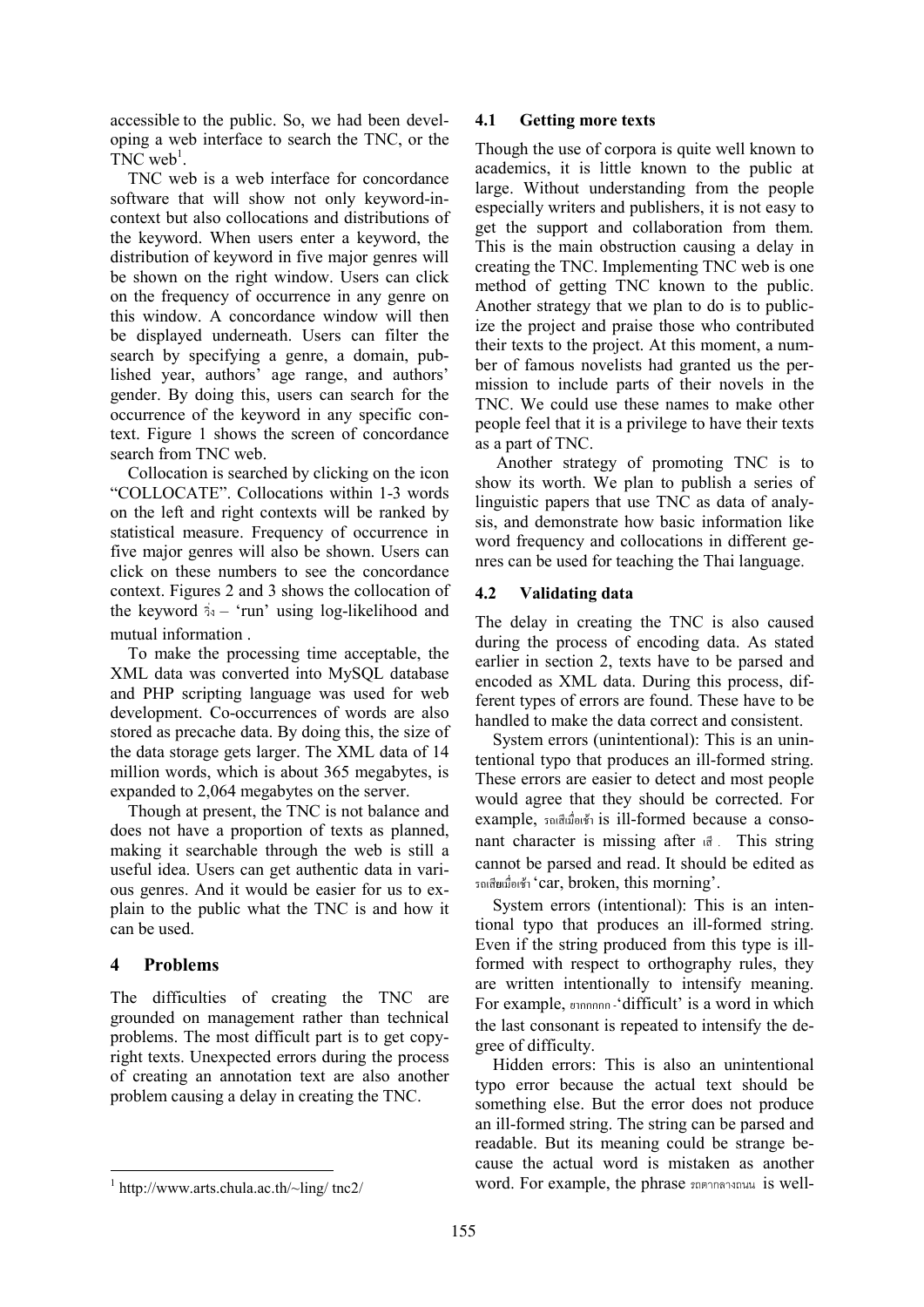formed because it can be read as four words  $\pi$ กลาง ถนน, 'car, grandfather, middle, street'. But its meaning is anomalous. Thus, it should be changed to  $n \sin n$  nans nuu, 'car, broken, middle, street' - 'the car was broken in the middle of the street. This type of error is called "hidden error" because it could not be detected by simply applying orthography rules. To correct this type of error, manual editing might be required.

Variation of writing: This type is not exactly an error. It is a variation of written form produced by different authors. From a prescriptive view, it could be viewed as an error and should be corrected. Some variations are a result of the lack of knowledge in spelling. For example, some people write the word โลกาภิวัตน์ 'globalization' incorrectly as โลกาภิวัฒน์. Some write the word that does not conform to orthographic rules, e.g.  $\mu_{\nu}$  which should be written as  $\mu_{\nu}$  'buzzing'. It is possible that they do not know how to spell these words, which makes it an unintentional error. Preserving these errors would provide us authentic information, which will be very useful for studying spelling problems. Nevertheless, since the TNC is expected to be a reference of Thai language usages, keeping these variations could confuse users who want to know the correct or standard form of writing. Therefore, these variations should be corrected and removed from the TNC. However, these variations will be saved in an error log file for further use of spelling prob $lems.<sup>2</sup>$ 

However, we do not think that all variations of writing are errors. Variations caused by different transliteration methods should be kept as they are. When transliterating foreign words, it is likely that they are written differently despite the fact that a guideline for transliteration to Thai has been proposed by the Royal Institute. For example, the word "internet" is found written as  $\lq\lq$ อินเตอร์เน็ต , "อินเตอร์เนต", "อินเตอร์ เป็น", "อินเตอร์เน็ท" , "%',"", "%'"" , or "%',. All of these variations are not seen as errors and therefore are not modified.

Segmentation errors: These are errors caused by the segmentation program. It is likely that the program would segment proper names incorrectly. For example, the name นายวันชัย กู้ประเสริฐ is segmented as  $\langle w \rangle$  tran="naaj0">unv $\langle w \rangle$ tran="wan0"> $\frac{1}{2}$ "> $\frac{1}{2}$ "> $\frac{1}{2}$  tran="chaj0"> $\frac{1}{2}$ "> $\frac{1}{2}$ ">

 $\leq w$  tran="kuu2"> $\frac{1}{9}$ </w> $\leq w$  tran="pra1s $\frac{a}{a}$ (a)t1">  $v_{\text{total}}$  $v_{\text{total}}$  instead of  $\langle w \rangle$  tran="naaj0"> $v_{\text{total}}$  $\langle w \rangle \langle w \rangle = \langle w \rangle$  tran="wan0chaj0"> $\gamma w \langle w \rangle$   $\langle w \rangle$   $\langle w \rangle$ tran="kuu2pra1s@@t1">กู้ประเสริฐ</w>. A Thai named entity recognition module is needed to handle this problem. But before the module is included in the TNC tagger, these errors have to be manually corrected.

To correct errors caused by typos, we could compare the same text typed by two typists. But this method would double the expense of typing. Therefore, we seek to detect typos indirectly by using the TNC Tagger program. Basically, the program will segment words in the text. If a typo causes an ill-formed character sequence, the program will fail to segment that character sequence. Then, a pop-up screen asking for a correction of that string sequence will appear. If it is an unintentional system error, the correct word will be typed in. If it is an intentional system error, the intentionally incorrect word will be tagged manually. After the program finishes segmenting words, the program will create a list of unknown words (words that are not found in the dictionary) and words that occur only once in the file. This word list will be used by the TNC Editor program for spotting errors that are not typos. TNC Editor will be used for manually editing the document, especially the hidden, variation, and segmentation errors.

#### 4.3 Obtaining authorization

Acquiring permission from the copyright holders is a time consuming process. We once thought of a way to use copyright text under a condition of "fair use" stated in the copyright protection act in Thailand. According to the act, any writing is automatically protected by the law throughout the life of the creator plus fifty years after the author dies. However, some works are not copyrighted, such as news reports which are facts rather than opinions; constitution and laws; rules, regulation, reports or documents issued by government organizations, etc.

On section 32 of the copyright protection act, certain uses of copyright materials are not considered a violation of copyright law, such as making a copy of text for research purpose without making a profit, making a copy for private use, for criticism with an acknowledgement of the writer, for teaching or educational purpose without making a profit, etc. But all these activities must not affect the benefits that the copyright holders should have received from their works.

<sup>&</sup>lt;sup>2</sup> Thanks to Dr. Virach Sornlertlamvanich for making this suggestion.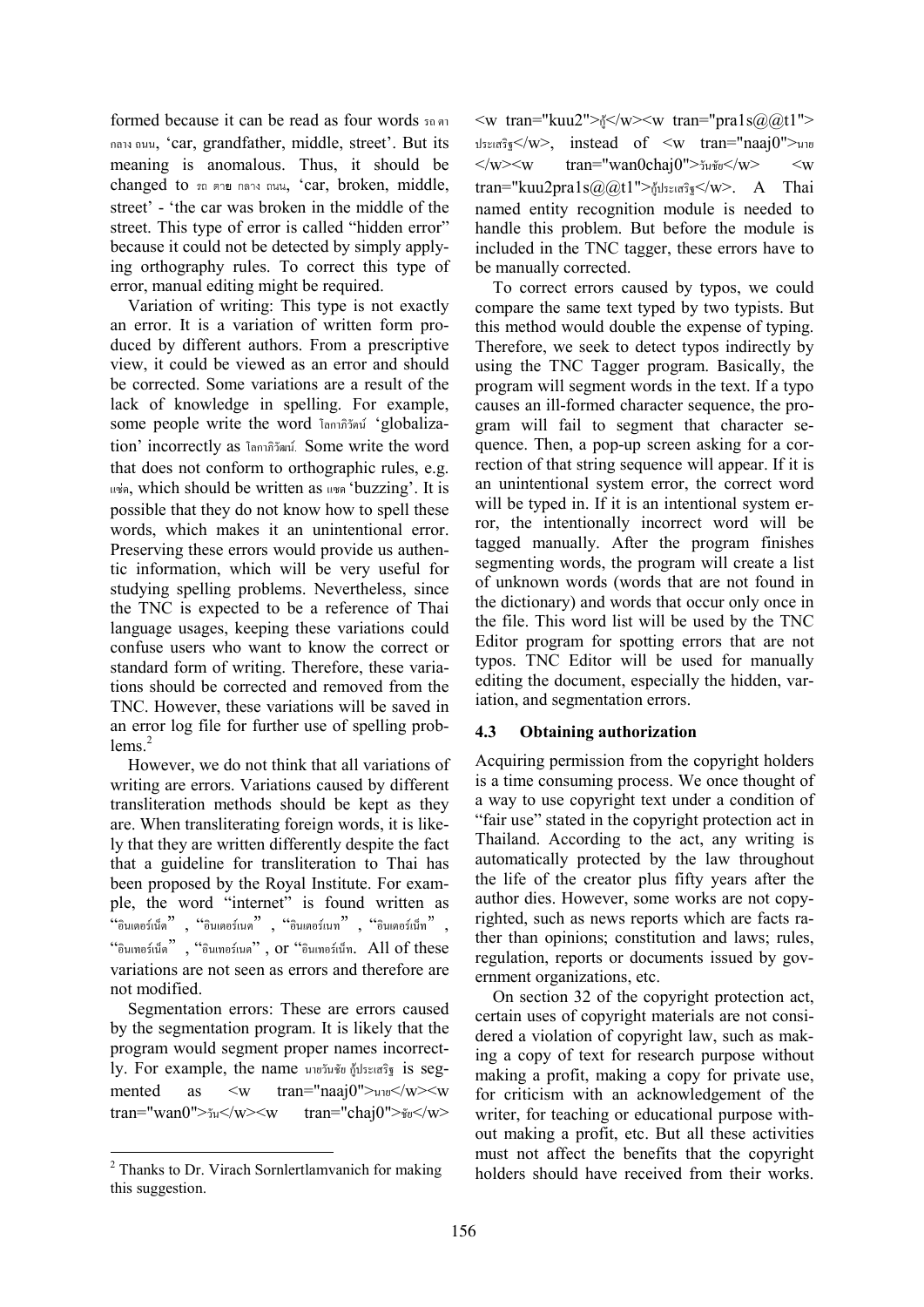In addition, on section 33, it is stated that a reasonable and acceptable part of a copyright work can be copied or cited if the copyright owner is acknowledged. Therefore, we had consulted an eminent law firm whether our project can make use of these exceptions of the Thai copyright law. Is it possible to argue that the texts we collected are used for educational/research purpose and no profit is generated from the TNC? In addition, users can see the bibliographic reference of each concordance line. Thus, is it possible to conclude that our uses of copyright texts are under the condition of "fair use"? However, the lawyers thought that we cannot use those argumentations since the text size we collected could be up to 40,000 words. Although the reference to the source text is shown to the users, the text length is greater than acceptable level. The TNC project is the project for creating a new database. Texts collected in this project are not used for criticism or for the study of those texts per se. Our activity in collecting copyright texts could affect the benefits the copyright holder should have. Thus, the creation of a corpus is not under the conditions of sections 32 and 33. At the end, the law firm advised us to continue asking for authorization from the copyright holder as we have been doing.

## 5 Future plan

We plan to run three tasks concurrently: cleaning up data, expanding data, and utilizing the corpus. For cleaning up data, Thai named entity recognition module will be implemented to reduce errors of word segmentation. But at the end, TNC Editor is needed to clean up segmented data manually. The program is now under development by IBM Thailand Co.,Ltd. For expanding data, more publishers and writers are being contacted. Copyright texts are now constantly being added into the corpus. But to increase the growth rate of the corpus size, we would prefer to have people submitting their works themselves. We hope that by making the corpus searchable online and revealing famous writers who had contributed their works will make people feel that it is the prestige to have their works included in the corpus. It remains to be seen whether our plan to publicize the TNC project will be successful. And finally, to increase the worth of TNC, we will encourage linguists to use TNC as the basis of Thai language studies. Basic facts like word lists in different genres will be released. We also hope that new Thai language resources like dictionaries and grammar books could be produced based on the actual usages found in the TNC.

# 6 Conclusion

In this paper we described the current status of the TNC project and the problems causing the delay of collecting data. The future work will still be focused on collecting more texts, both copyright and non-copyright material. We hope to fill the TNC with texts according to the designed proportion in the dimensions of domain, medium, and genres. We hope that our publicizing plan, making the TNC known to the public and praising those who contributed their texts, would easy the process of text collection.

Given that there are a huge number of texts available on the internet, it would be easier to collect texts from the internet without going through the process of obtaining authorization from the copyright holders. In fact, many corpora have been collected directly from the web (Baroni and Ueyama, 2006; Fletcher, 2007), or the web itself has been used as a corpus (Killgarriff and Grefenstettey, 2003). It might be true that natural language processing research can use web as data source for their works effectively. Nevertheless, we think that by getting authorization from text owners, we could fully distribute the source data. And this is necessary for linguistic analysis. In addition, by manually selecting and categorizing data to be included in the corpus, users can look for similarity and difference between different text settings. Therefore, we believe that the creation of TNC will still be fruitful for research especially on Thai linguistic analysis.

## Acknowledgments

The TNC project is under the patronage of H.R.H Princess Maha Chakri Sirindhorn. It is conducted by the linguistics department, with collaboration from many researchers and publishers. Special thanks to Mr.Domnern Garden for actively supporting the project till the end of his life.

## **References**

- Aroonmanakun, W. 2007. Creating the Thai National Corpus. Manusaya. Special Issue No.13, 4-17.
- Aroonmanakun, W., and W. Rivepiboon. 2004. A Unified Model of Thai Word Segmentation and Romanization. In Proceedings of The 18th Pacific Asia Conference on Language, Information and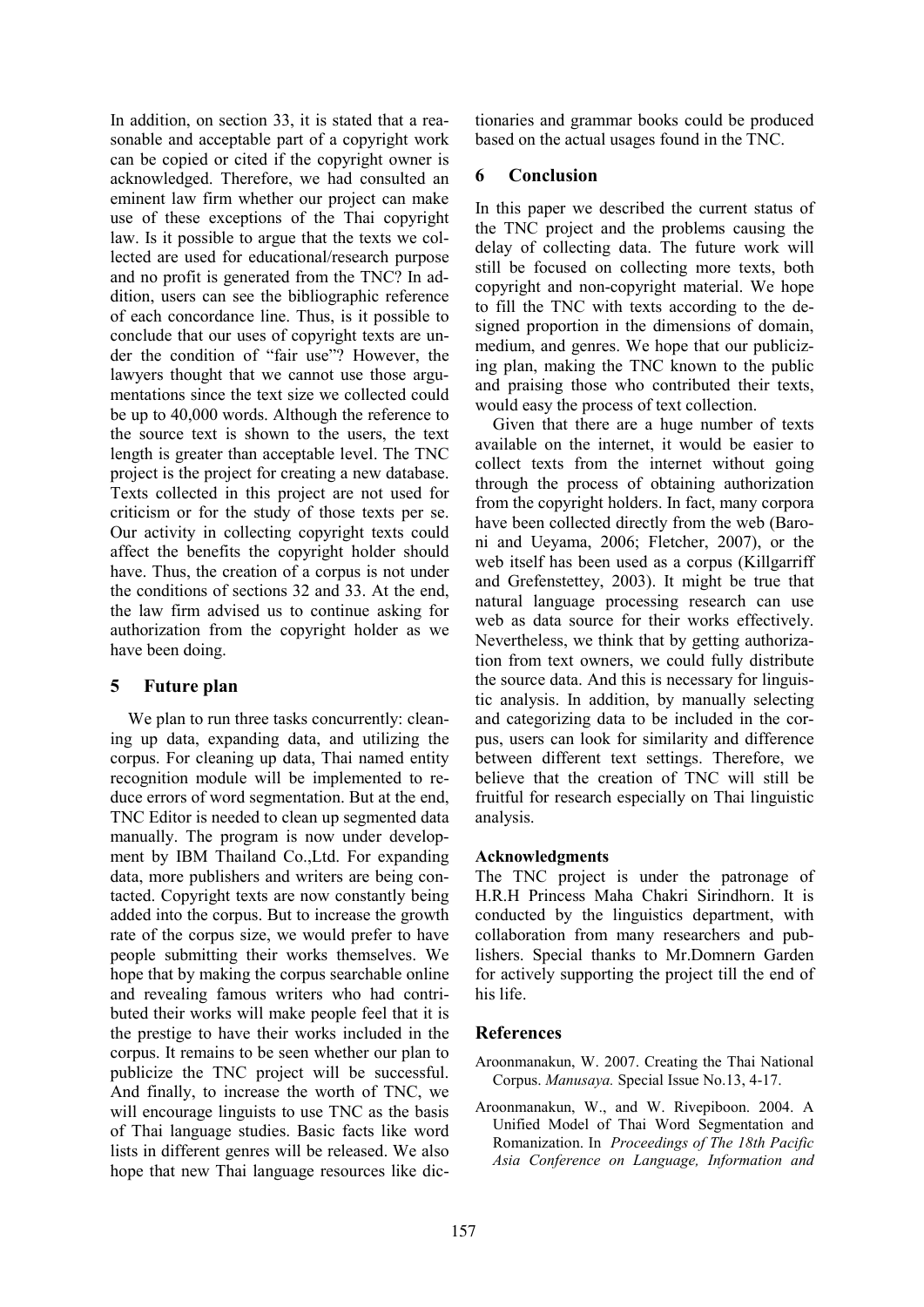Computation, Dec 8-10, 2004, Tokyo, Japan. 205- 214.

- Aston, G. and L. Burnard. 1998. The BNC handbook: exploring the British National Corpus with SARA. Edinburgh: Edinburgh University Press.
- Baroni, M. and M. Ueyama. 2006. Building generaland special-purpose corpora byWeb crawling. In Proceedings 13th NIJL International Symposium, Language Corpora: Their Compilation and Application, Tokyo, Japan, 31-40.
- Fletcher, William H. 2007. Implementing a BNC-Compare-able Web Corpus. In Proceedings of the 3rd web as corpus workshop, incorporating cleaneval, Louvain-la-Neuve, Belgium, 15-16 September 2007, 43-56.
- Killgarriff, A, and G. Grefenstettey. 2003. Web as Corpus. In Computational Linguistics 9(3): 333- 347.
- Lee, D. 2001. Genres, registers, text types, domains and styles: clarifying the concepts and navigating a path through the BNC jungle. Language Learning & Technology, 5(3): 37-72.
- TEI guidelines. http://www.tei-c.org/Guidelines/ [Accessed 2009-04-24].
- TNC web. http://www.arts.chula.ac.th/~ling/TNC/ [Accessed 2009-04-24].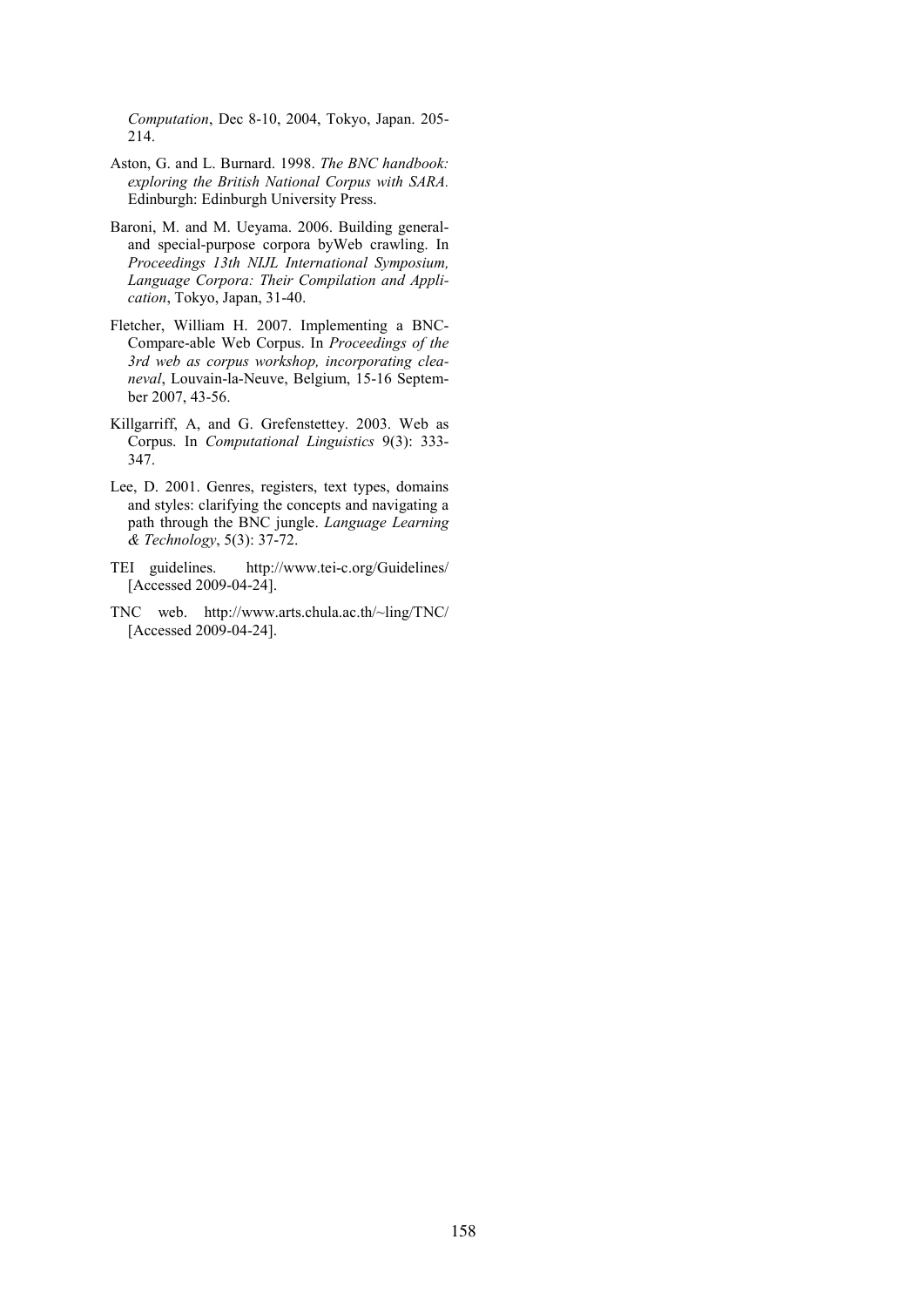| <b>Domain</b>                  |                                           | Medium                                                       |           |  |  |  |  |  |
|--------------------------------|-------------------------------------------|--------------------------------------------------------------|-----------|--|--|--|--|--|
| Imaginative                    | 25%                                       | <b>Book</b>                                                  | 60%       |  |  |  |  |  |
| Informative                    | 75%                                       | Periodical                                                   | 20%       |  |  |  |  |  |
| Applied science                |                                           | $5 - 10%$                                                    |           |  |  |  |  |  |
| Arts                           |                                           | $5 - 10%$                                                    |           |  |  |  |  |  |
| Belief and thought             | Unpublished miscellanea<br>5%<br>Internet |                                                              |           |  |  |  |  |  |
| Commerce and finance           |                                           |                                                              |           |  |  |  |  |  |
| Leisure                        |                                           | <b>Time</b>                                                  |           |  |  |  |  |  |
| Natural and pure science       |                                           | 1998-present (2541-2550)                                     | 90-100%   |  |  |  |  |  |
| Social science                 |                                           | 1988-1997 (2531-2540)                                        | $0 - 10%$ |  |  |  |  |  |
| World affairs                  |                                           | * before 1988 (-2531)                                        | $0 - 5\%$ |  |  |  |  |  |
|                                |                                           |                                                              |           |  |  |  |  |  |
| <b>Genres</b>                  | <b>Sub-genres</b>                         |                                                              |           |  |  |  |  |  |
|                                |                                           | Humanities, e.g. Philosophy, History, Literature, Art, Music |           |  |  |  |  |  |
|                                | Medicine                                  |                                                              |           |  |  |  |  |  |
|                                |                                           | Natural Sciences, e.g. Physics, Chemistry, Biology           |           |  |  |  |  |  |
| Academic                       |                                           | Political Science - Law - Education                          |           |  |  |  |  |  |
|                                |                                           | Social Sciences, e.g. Psychology, Sociology, Linguistics     |           |  |  |  |  |  |
|                                |                                           | Technology & Engineering, e.g. Computing, Engineering        |           |  |  |  |  |  |
|                                | <b>Humanities</b>                         |                                                              |           |  |  |  |  |  |
|                                | Medicine                                  |                                                              |           |  |  |  |  |  |
|                                | Natural Sciences                          |                                                              |           |  |  |  |  |  |
| Non-Academic                   | Political Science - Law - Education       |                                                              |           |  |  |  |  |  |
|                                | Social Sciences                           |                                                              |           |  |  |  |  |  |
|                                | Technology & Engineering                  |                                                              |           |  |  |  |  |  |
| Advertisement                  |                                           |                                                              |           |  |  |  |  |  |
| <b>Biography</b> - Experiences |                                           |                                                              |           |  |  |  |  |  |
| Commerce - Finance - Economics |                                           |                                                              |           |  |  |  |  |  |
| Religion                       |                                           |                                                              |           |  |  |  |  |  |
| <b>Institutional Documents</b> |                                           |                                                              |           |  |  |  |  |  |
| Instructional - DIY            |                                           |                                                              |           |  |  |  |  |  |
|                                |                                           |                                                              |           |  |  |  |  |  |
| Law & Regulation               |                                           |                                                              |           |  |  |  |  |  |
| Essay                          | School                                    |                                                              |           |  |  |  |  |  |
|                                | University                                |                                                              |           |  |  |  |  |  |
| Letter                         | Personal                                  |                                                              |           |  |  |  |  |  |
|                                | Professional                              |                                                              |           |  |  |  |  |  |
| <b>Blog</b>                    |                                           |                                                              |           |  |  |  |  |  |
| Magazine                       |                                           |                                                              |           |  |  |  |  |  |
| News report                    |                                           |                                                              |           |  |  |  |  |  |
| Editorial - Opinion            |                                           |                                                              |           |  |  |  |  |  |
| Interview – Question & Answer  |                                           |                                                              |           |  |  |  |  |  |
| Prepared speech                |                                           |                                                              |           |  |  |  |  |  |
|                                | Drama                                     |                                                              |           |  |  |  |  |  |
| Fiction                        | Poetry                                    |                                                              |           |  |  |  |  |  |
|                                | Prose                                     |                                                              |           |  |  |  |  |  |
|                                | <b>Short Stories</b>                      |                                                              |           |  |  |  |  |  |
| Miscellanea                    |                                           |                                                              |           |  |  |  |  |  |

Table 1: Design of Thai National Corpus